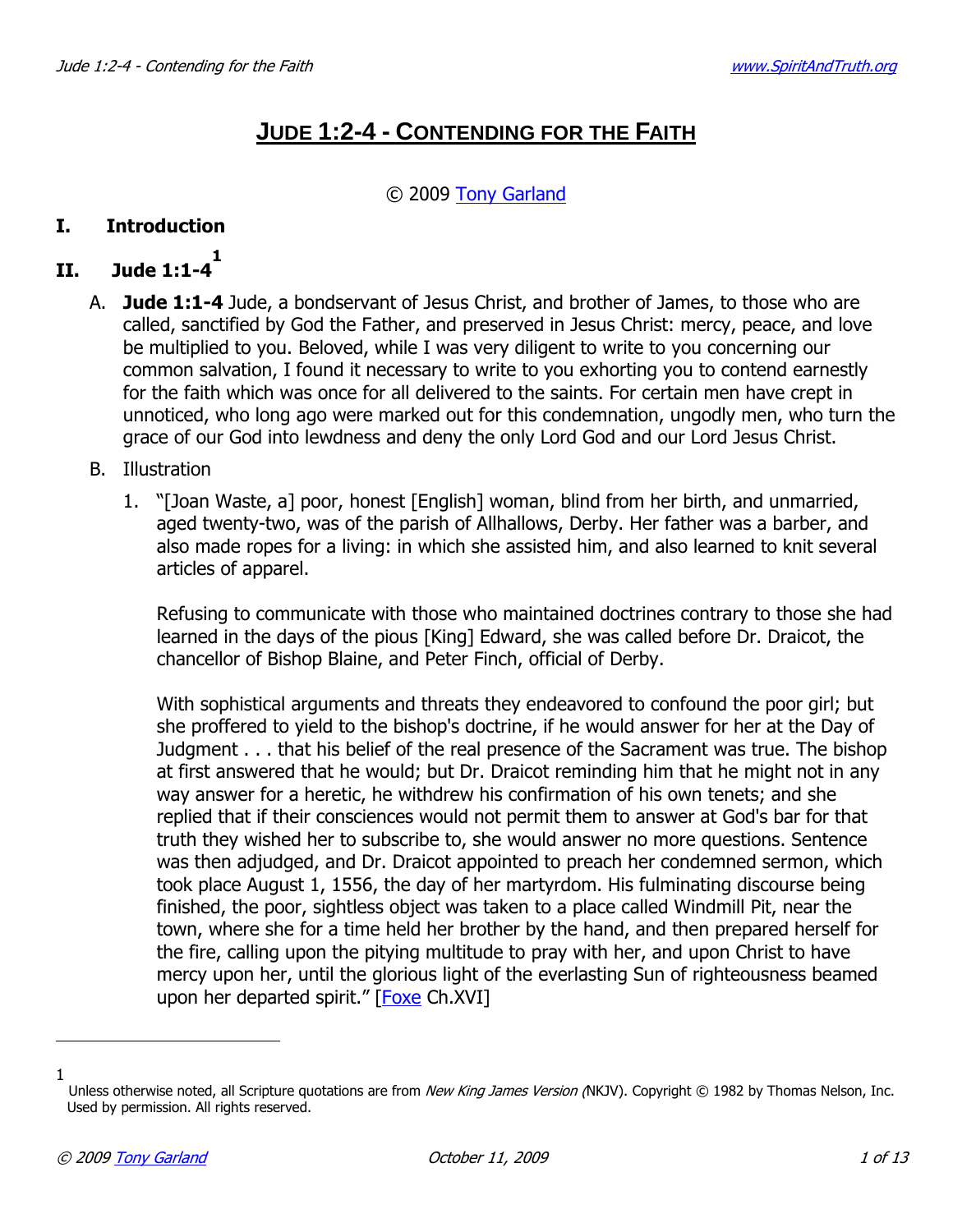- 2. The young lady in this account from *Foxe's Book of Martyrs* went to the stake over matters which many today would consider theological distractions. Her life was cut off in its prime on account of her theological convictions and her unwillingness to compromise from the truths which she knew from Scripture.
- 3. This is but one of innumerable events down through church history where individuals have had to put their life on the line based on their understanding of the teachings of Scripture. Most of these situations are lost to the mists of history—were never recorded or involved people history no longer remembers.
- 4. The historic emphasis on knowing what we believe.
	- a) As one historian of Church history has expressed, "Because [early Christians] were prepared to die for their beliefs, and expected to rise again in Christ and reign with him in glory, and because they often had to die, it was very important for them to know precisely in whom they were believing (2Tim. 1:12), who he was and is what he can and will do. It was the constant threat and frequent reality of dying for the faith that made doctrine so important to the early church and caused heresy—false doctrine, which cost one's salvation—to appear so dreadful. . . . Of course no martyr of the early church thought that he would be saved and attain eternal life because he held a certain set of propositions to be true. He believed that he would obtain eternal life because he trusted in Christ, not because he believed specific doctrines. But he did not make a dichotomy between faith as doctrine and faith as trust; part of trusting in Jesus Christ and his ability to 'save to the uttermost' was the acceptance of certain propositions about the person and work of Christ." [Brown 19,20-21]
	- b) Thus, when the propositional truths taught by Scripture are distorted or perverted, it has historically been recognized as a critical threat to the preservation of the Christian religion itself—the faith "once for all" handed down to the saints.

### **III. The Unpleasant Necessity of Contending**

- A. Preference vs. Necessity
	- 1. **Jude 1:3** Beloved, while I was very diligent to write to you concerning our common salvation, I found it necessary to write to you exhorting you to contend earnestly for the faith which was once for all delivered to the saints.
	- 2. A reluctant necessity unpopular in our day where "doctrine" (that is, *teaching*) is considered to be a "dirty word."
- B. The Mandate to Preserve the Faith
	- 1. **Jude 1:3** Beloved, while I was very diligent to write to you concerning our common salvation, I found it necessary to write to you exhorting you to contend earnestly for the faith which was once for all delivered to the saints.
		- a) "delivered" is *paradidomi* to hand over to another, to entrust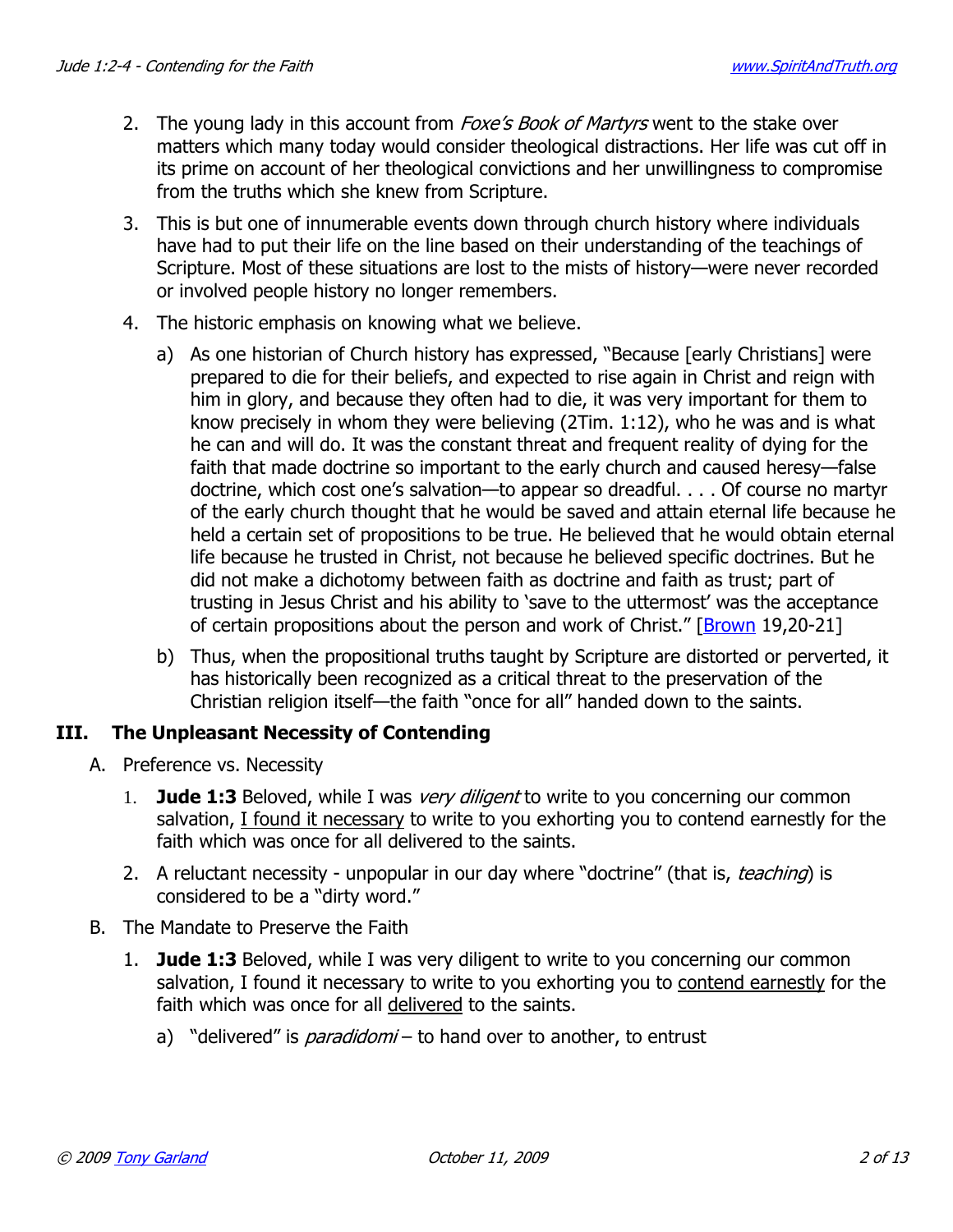- b) The faith was "handed off" to the church at large ("the saints") which is responsible for safeguarding it down through the ages—much like runners in a relay race hand a baton from one to the other.
	- (1) In this case, each Christian generation is to preserve and pass on the right interpretation of the Scriptures to the next generation.
- 2. "content earnestly" is epagonizomai
	- a) To make a strenuous effort on behalf of, to struggle for.
	- b) It will require diligence and effort to guard and preserve "the faith" in the face of human and demonic attempts to pervert and overthrow it (1Ti. 4:1).
	- c) The Greek term is a compound made up of  $epi$  (upon, or intensifying) and  $agon$  (a struggle).
		- (1) And "intense or earnest struggle."
		- (2) From which we derive the word "agonize."
		- (3) It includes the ideas of suffering, enduring, even fighting as a combatant.
	- d) It will not be a picnic!
- 3. Kenneth Wuest translates this passage as: "contend with intensity and determination for the Faith once for all entrusted into the safe-keeping of the saints." [Wuest]
- 4. History Shows that Jude's concern was well-founded.
	- a) The church, down through history, has had to respond to a pervasive and continuous tendency to divert the faith through the introduction of erroneous teachings.
	- b) The "silver lining" in this cloud of distortion has been the clarification of orthodoxy.
	- c) 'It's been said, "God writes straight with crooked lines," meaning God has allowed heresy to arise to help Christians clarify what they believe.' [CH]
- C. A Brief Survey of Doctrinal Errors
	- 1. Motivation
		- a) Recognize how similar errors, sometimes with a slightly different twist, resurface again and again.
		- b) Appreciation for how errors of the past underwrite the latest "wind of doctrine" attempting to move believers away from sound doctrine (Eph. 4:14).
		- c) The necessity of the Church to guard orthodoxy *continually*.
	- 2. Nature of the Godhead  $(2^{nd}-4^{th})$  centuries)
		- a) **Docetists** (**Gnostics**) Jesus only seemed (gr. Dokeo) human and only appeared to die. God would never stoop so low as to touch flesh. God cannot die. In some versions, the divine "Christ" left "Jesus" before the crucifixion.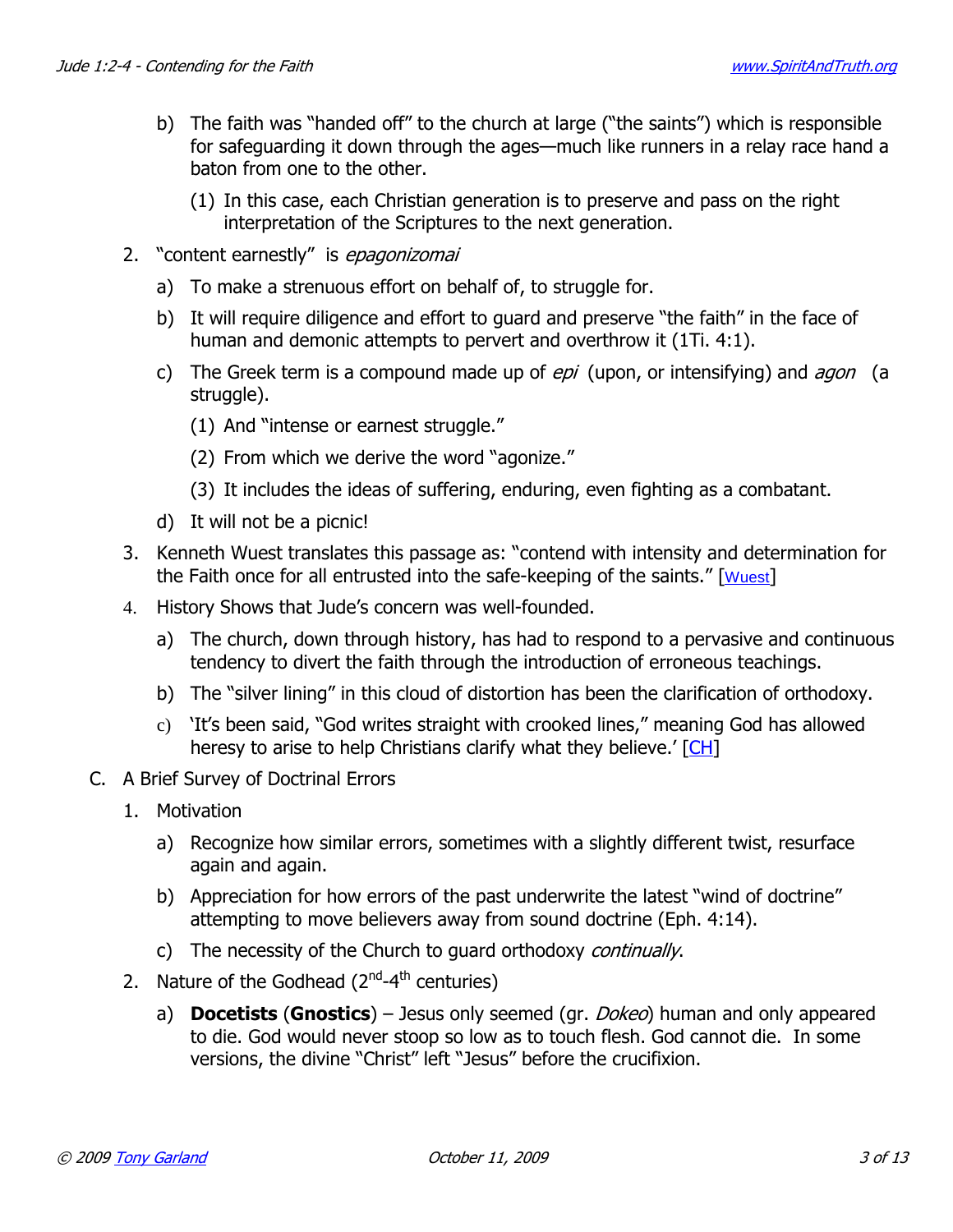- b) **Apollinarians** Jesus not equally human and divine. In Jesus' human flesh resided a divine mind and will, but he did not have a human mind or spirit.
- c) **Modalists** (**Sabellians**) God's names (Father, Son, Holy Spirit) change with his roles or "modes" of being. When God is Son, he is not the Father—they are mutually exclusive roles.
- d) **Ebionites** Jesus is a human being—a special prophet—but not divine.
- e) **Adoptionists** (**Monarchianism**) Jesus was not divine as conceived, but at birth or baptism he was "adopted" by God and given an extra measure of divine power.
- f) **Arians** Jesus, as the Word, was created by God before time, but is not eternal or perfect like God—although he was God's agent in creating everything else. (This view is similar to that of Mormonism and the Jehovah's Witnesses.)
- g) **Monophysites** Jesus could not have two natures. His divinity swallowed up his humanity "like a drop of wine in the sea."
- h) **Nestorians** Jesus has two natures and also two persons: the divine Christ and the human Christ lived together in Jesus.
- i) Orthodoxy eventually established by Church Councils
	- (1) Council of Nicea (325 A.D.)
	- (2) Council of Chalcedon (451 A.D.)
	- (3) **Orthodoxy** Jesus is fully human and fully divine, having two natures in one person—without division or separation. God the Father, God the Son, and God the Spirit coexist as three persons within the Godhead (the Trinity).
- 3. The Nature of Man  $(5<sup>th</sup>$  century)
	- a) The doctrine of Original Sin
		- (1) How serious and far-reaching were the effects of the Fall upon man's nature?
		- (2) "Pelagius, a British monk, came from Rome (c. 400) and advocated his theory which denied original sin, asserted man is able to do good apart from divine grace, and affirmed that Adam's sin concerned only himself." [Walvoord 244] "Hence, according to Pelagius, human infants are not born with a predisposition to sin; they are born innocent, without sin. This means that humans have the ability to live lives that will please God." [Woodbridge 90]
		- (3) Result: humans are not in critical need of redemption.
- 4. The Lord's Supper the Eucharistic Controversy (9<sup>th</sup> century).<sup>2</sup>

 $\overline{a}$ 2

 <sup>&</sup>quot;The [Eucharistic] controversy was sparked by a Frankish monk, Paschasius Radbertus (d. ca. 860), strongly influenced by Augustine." [Brown 229].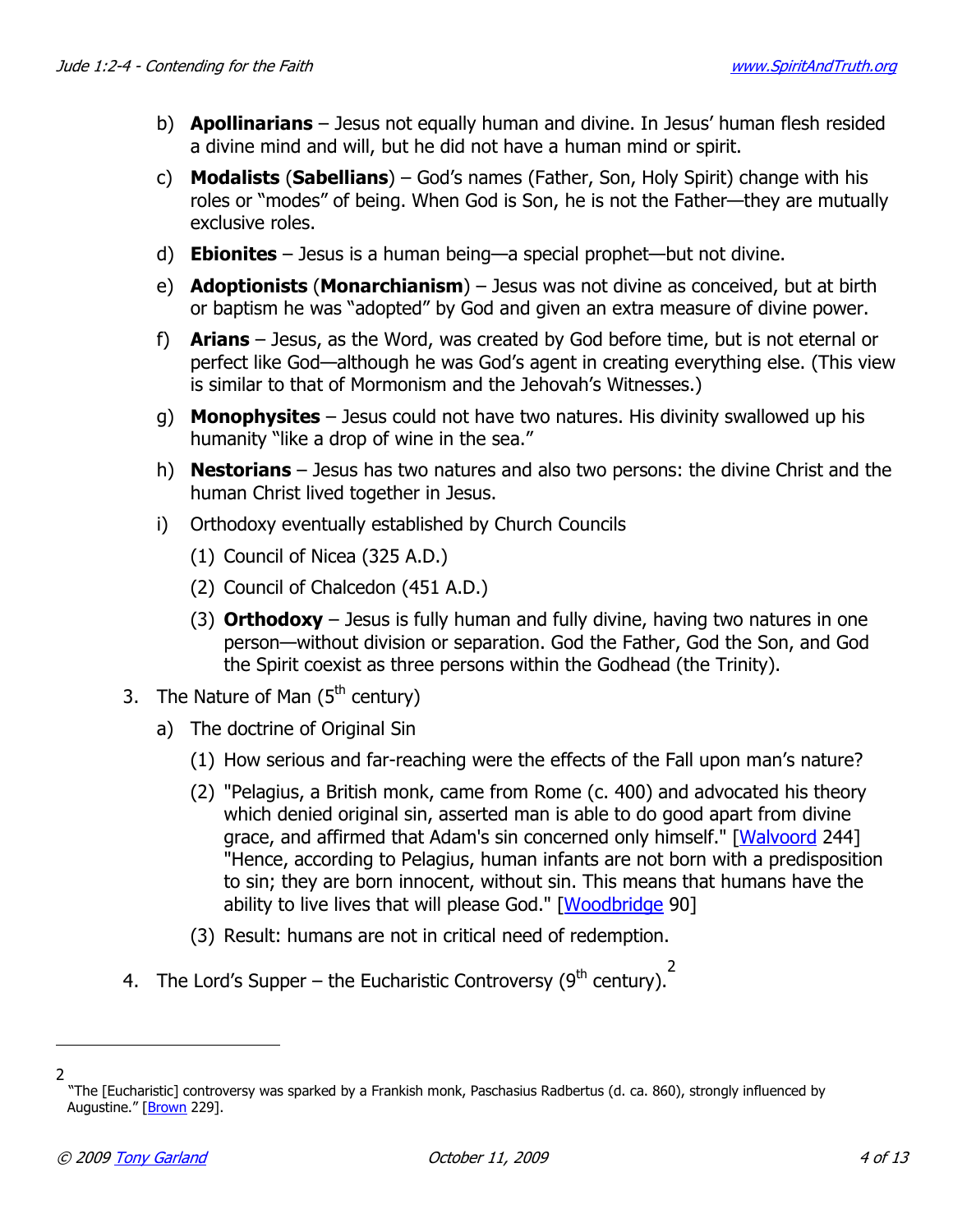- a) In the Lord's Supper, is the bodily (corporeal) presence of Christ in the wafer or is the wafer only a symbolic representation of Christ's body?
- b) Corporeal presence implies each celebration of the Lord's Supper is a new sacrifice rather than a mere commemoration.
- c) The Sacrifice of the Mass
	- (1) Christ now offered up again-and-again on the Roman Catholic altar as a "meritorious sacrifice."
	- (2) Undermines the completed work of Christ on the cross. Something more ongoing—must be added to it.
	- (3) Undermines the certainly of salvation. If the work of Christ was not complete on the cross but ongoing, then how can there be assurance of salvation? How many more meritorious sacraments are necessary for the participant to attain eternal life?
	- (4) Establishes control of an official priesthood over the "laity."
		- (a) Only a designated priest could transform the wafer and wine into the actual body and blood of Jesus—the miracle of transubstantiation (formalized in 1215).
		- (b) No longer could the common believer administer the Lord's Supper—further undermining the New Testament truth of the priesthood of all believers.
- d) Seemingly subtle errors in the interpretation and application of theology almost always lead to serious social consequences.
- e) This error—along with other abuses of the Roman Catholic Church—eventually sparked the Protestant Reformation which flowered in the  $16<sup>th</sup>$  century.
- 5. Unitarianism (early forms in the  $16<sup>th</sup>$  century)
	- a) Rejected the doctrine of the Trinity and the divinity of Jesus. $3$
- 6. Pietism  $(17<sup>th</sup>$  century).
	- a) Emphasize the *individual* believer rather than the *community of believers*.
	- b) Embraced mysticism which eventually elevated *personal experience* over Scriptural truth. 4
	- c) Downplayed the importance of doctrine.

 $\overline{a}$ 

 $3$ Unitarianism is the term usually applied, since the eighteenth century and in some instances at an even earlier date, to the radical form of Christian belief which rejects the doctrine of the Trinity and the unique divinity of Jesus Christ and affirms uncompromisingly the unity of God  $-$  [Hart 557]

<sup>4</sup>

 <sup>&</sup>quot;By [Count von] Zinzendorf's time, sentimentality seems to become more important than objective truth on which it was originally based." [Brown 390].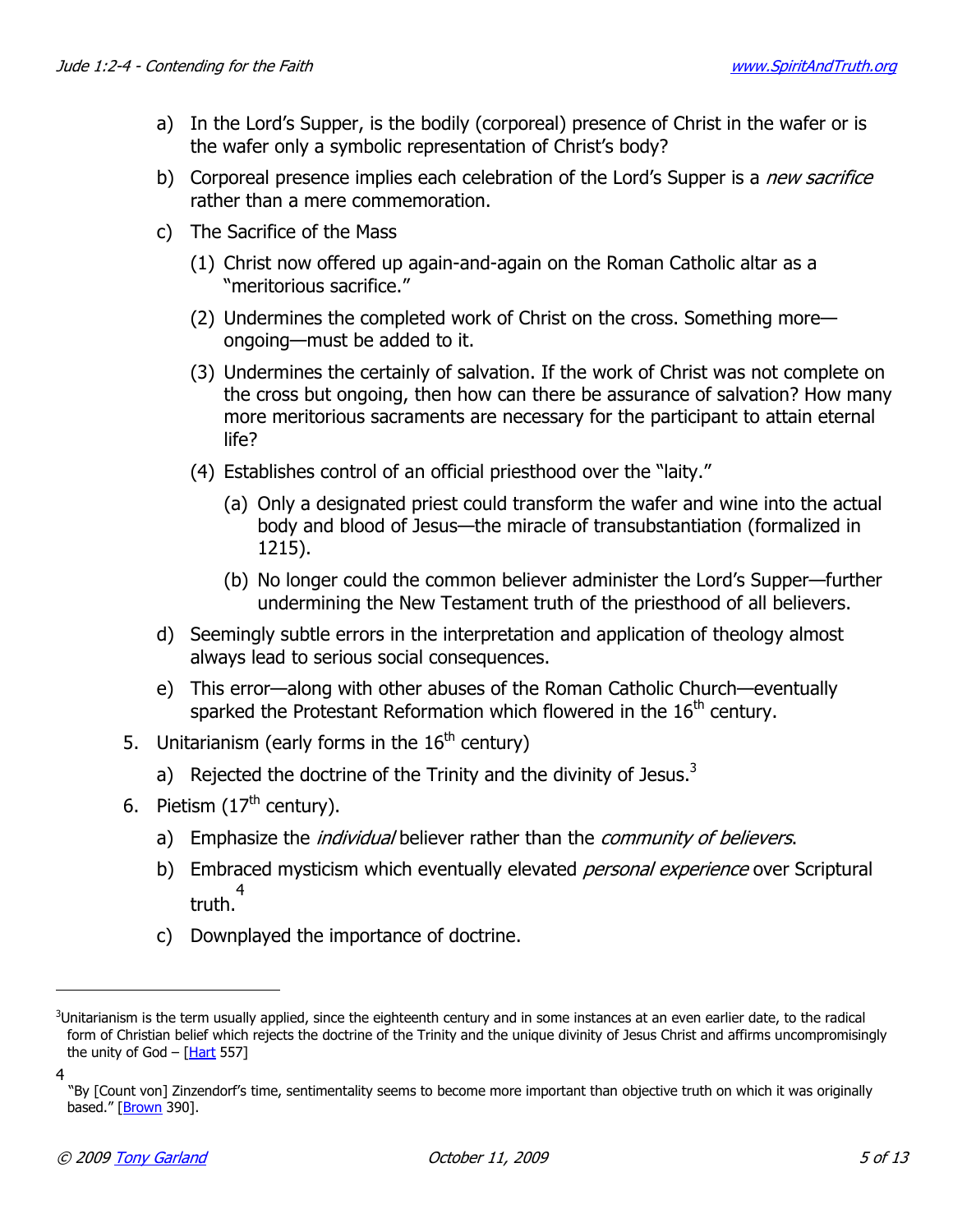- d) "Pietism itself was not heretical, but by stressing personal experience and religious sentiment [emotion], it removed many of the obstacles to heresy." [Brown 391]
- e) Seeking a subjective assurance of salvation by way of spiritual exercises—often degenerating into legalism and and the pursuit of perfectionism—the unbiblical doctrine that the true believer can and indeed must avoid all sin in the present life.
- f) Not all within the Pietistic movement was error, but the errors of Pietism continue to influence believers even in our own times: "[Pietism's] emphasis on deeds rather than creeds [works at the expense of doctrine] has permitted modern Protestantism to degenerate into a kind of spiritually illiterate moralism. . . . In a theological climate in which no doctrine can be labeled heresy, no teacher a heretic, the proclamation and defense of biblical and theological truth has become a curiosity. Without Pietism, Protestantism might never have survived the eighteenth century, but with Pietism, it may ultimately cease to be Protestantism." [Brown 393]
- 7. Christian Liberalism (late  $19^{th}$ , early  $20^{th}$  century before WWI)
	- a) Motivation: sought to save Christianity from the assault of contemporary intellectual developments by accommodating the traditional faith to modern culture. [Reid]
		- (1) Darwinism, Freudian psychology, relativistic view of truth.
	- b) "The freedom and ability of mankind were emphasized; humans were the fundamentally good, infinitely valuable children of God. Sin was not a radical disjunction between God and humanity but merely a matter of ignorance or bestial remains that could be corrected by Christian education." [Reid]
	- c) Reduced Christianity to a set of moral principles (ethics replaced doctrine as the theological centerpiece).
	- d) Emphasized social work and self-betterment of man.
	- e) Rejected the miraculous.
	- f) View of mankind as fundamentally good was shattered by WWI.
- 8. Christian Existentialism (after WW1)
	- a) Stressed the role of human experience in discovering truth.
	- b) Shifted the locus of authority from the author to the reader: "what it means to me" in my *spiritual encounter* with the text.
	- c) A revolt against external authority, ready-made world views authoritarian and conventional moral values and codes of conduct.
	- d) A belief that the NT message was shackled by the mythological worldview of the first century—it was not to be found in a simple reading of the gospels.  $[Elwell 612]$
- 9. Neoorthodoxy
	- a) Restored some aspects of Reformed theology.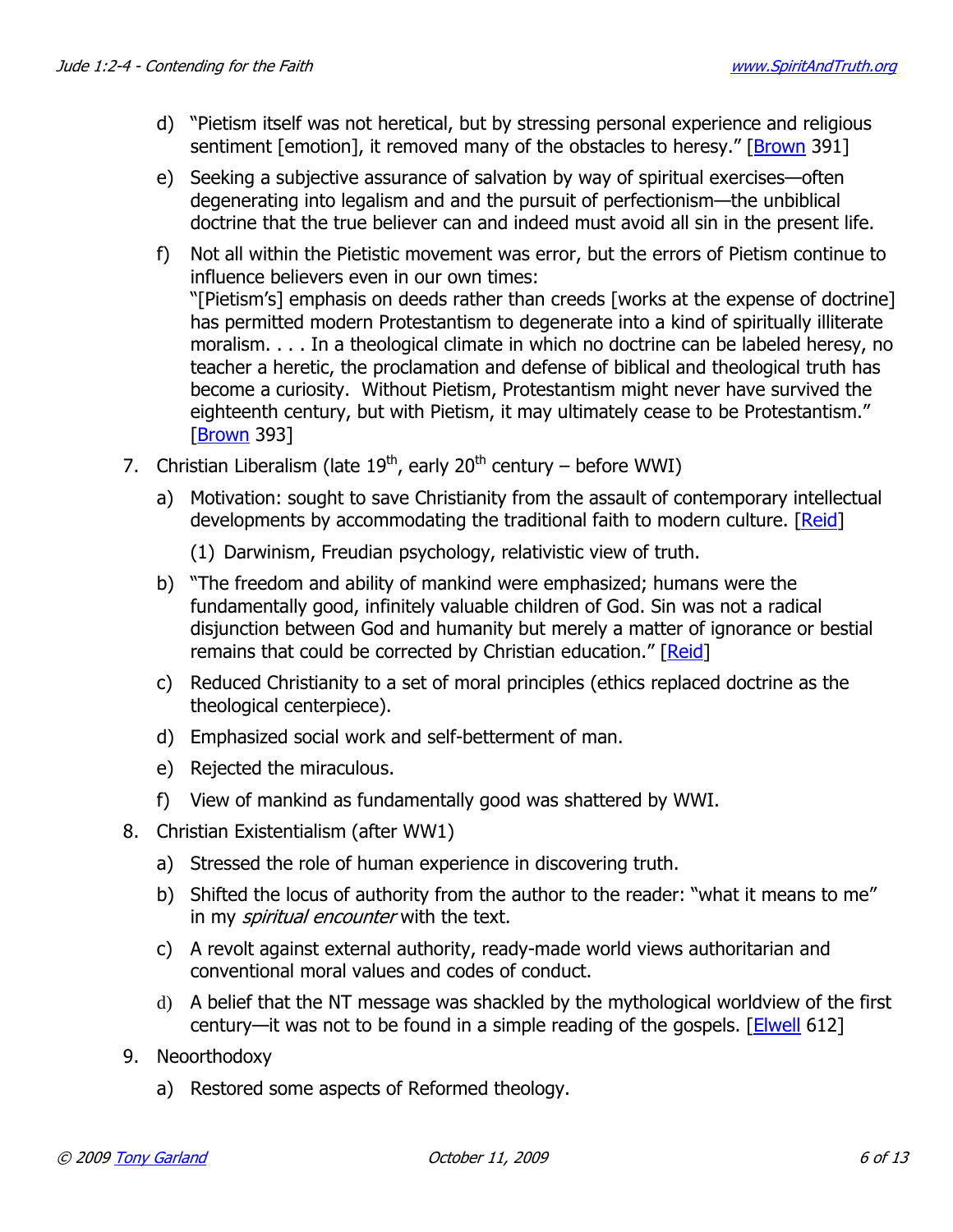- b) Attacked the concept of objective, revealed truth.
- c) Abandoned a high view of scripture and its reliability.
	- (1) Introduced the need for "demythologizing" the scripture not to be taken at face value, unreliable.
	- (2) 'Applied to the NT, this "demythologizing" was essentially a surgical, rather than a hermeneutical, procedure: everything unacceptable to rational, Enlightenment man was cut away in hopes of salvaging a residue of religious or ethical principles. It was understood that the gospel itself, based as it was on such fantastic notions as incarnation, atonement, and resurrection, could not be salvaged.' [Elwell 613]
- d) Focused on a personal "encounter" with God the Bible "becomes the Word of God to us" in our encounter—not in what it objectively says: the meaning intended by of the author.
- 10. Postmodernism Emergent Church (the present)
	- a) Postmodernism the idea the propositional truth, based on facts and universal principles of truth and error—is an outmoded view of reality.
		- (1) *Post* modern because it follows after *modernism* which embraced the idea that all truth can be determined by observation followed by rational, logical deduction.
		- (2) Holds that language, meaning, and interpretation or so *subjective* that we can't say for sure that we know anything for sure.
		- (3) Younger believers are questioning whether the Word of God is clear enough to justify certainty or dogmatism on points of doctrine.
		- (4) According to Christian postmodernism, Joan Waste, the blind woman I mentioned earlier who was martyred in 1556 over questions pertaining to the symbolism of the Lord's Supper, died needlessly because she and her protagonists were in opposition about something which can't really be known due to the uncertainty surrounding the interpretation of Scripture.
		- (5) (If some of you younger listeners find yourselves in partial agreement with this sentiment, take it as a sign and a warning that you have already becoming tainted by postmodernism!)
	- b) Truth is secondary to interaction.
		- (1) Postmodern Christians are not interested in propositional truth. Instead, they are more interested in "dialogue" and "conversation."
		- (2) Sermons (like this) are outmoded because they assume that one person has "the truth" which they are attempting to communicate to others who have not considered or studied the subject in the same way.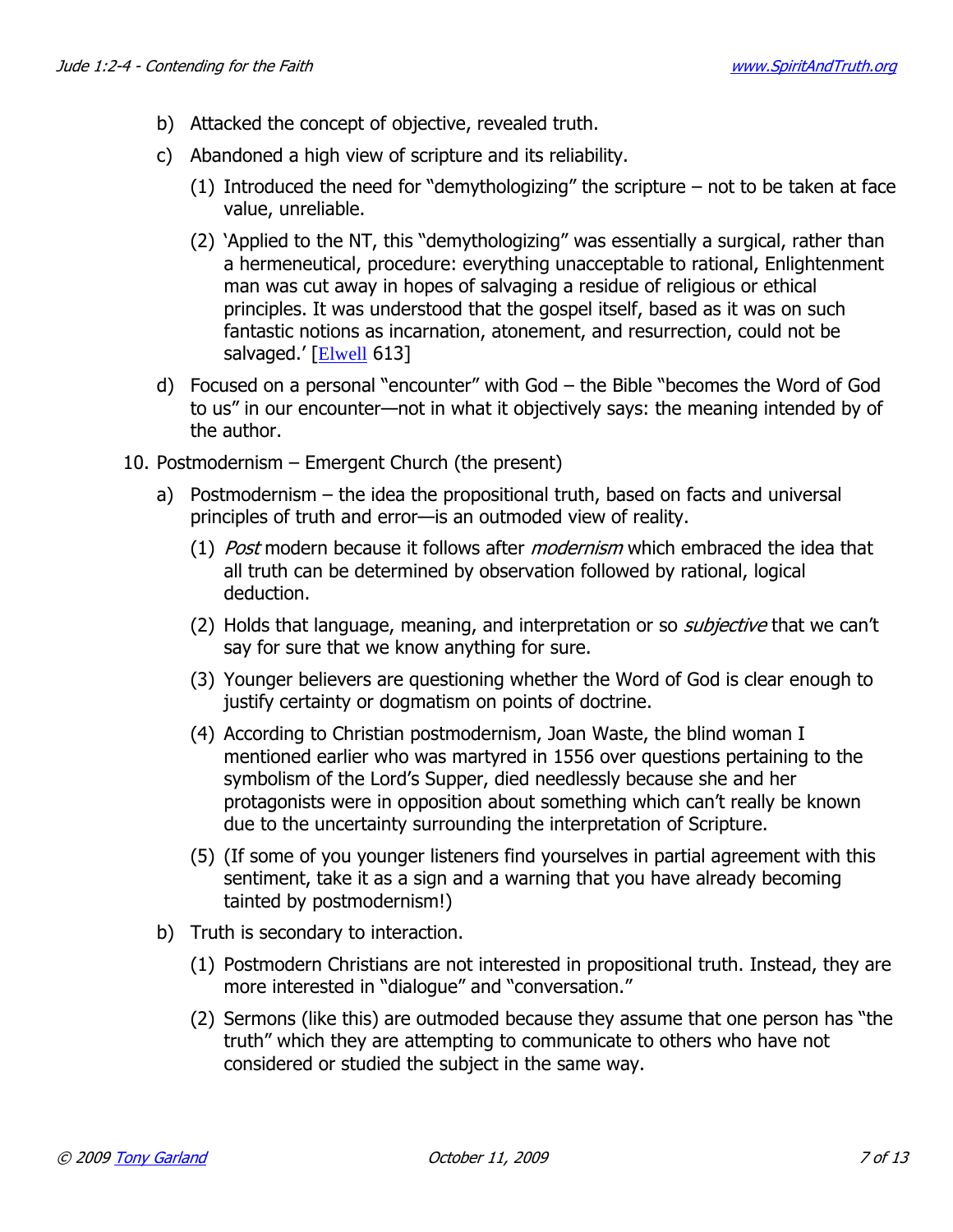- (3) Postmodern Christianity's problem with the sermon is that there is a locus of authority—the *teacher* who is *preaching* to listeners.
- (4) Instead, postmodern Christianity would prefer to have a dialogue where all participants have an equal say in "what they think" truth is "to me".
- (5) Most often, this becomes nothing more than a therapeutic session of "shared ignorance."
- c) Low view of authority.
	- (1) This relativistic view of truth ("your truth" is not necessarily "my truth") is characteristic of a low view of authority. There ought not to be an external, objective standard which determines THE truth.
	- (2) Thus, postmodern Christianity attacks the clarity and know-ability (or perspicuity) of God's Word, despite the fact that Scripture itself claims to be sufficient and complete and the conduit through which God, "has granted to us everything pertaining to life and godliness through the true knowledge of Him" (2 Pet 1:3).
	- (3) For example, one of the movements leaders has this to say concerning homosexuality:
		- (a) 'Frankly, many of us don't know what we should think about homosexuality. We've heard all sides but no position has yet won our confidence so that we can say "it seems good to the Holy Spirit and us." If we think that there may actually be a legitimate context for some homosexual relationships, we know that the biblical arguments are nuanced and multilayered, and the pastoral ramifications are staggeringly complex. We aren't sure if or where lines are to be drawn, nor do we know how to enforce with fairness whatever lines are drawn.' [MacArthur 246].
		- (b) Is it any wonder the result is the very licentious behavior that Jude mentions in the passage before us? These men have "turned the grace of our God into lewdness" (Jude 1:4).
- d) Unwillingness or inability to deal with details and subtleties.
	- (1) A serious attack upon the very nature of truth and objectivity.
	- (2) Coupled with cultural developments in media, we have an explosive mix.
		- (a) A media-induced lack of attention span is undermining the ability or interest of our youth to meditate, to think deeply, systematically and analytically.
		- (b) A refusal to take in information unless it is presented in the form of entertainment.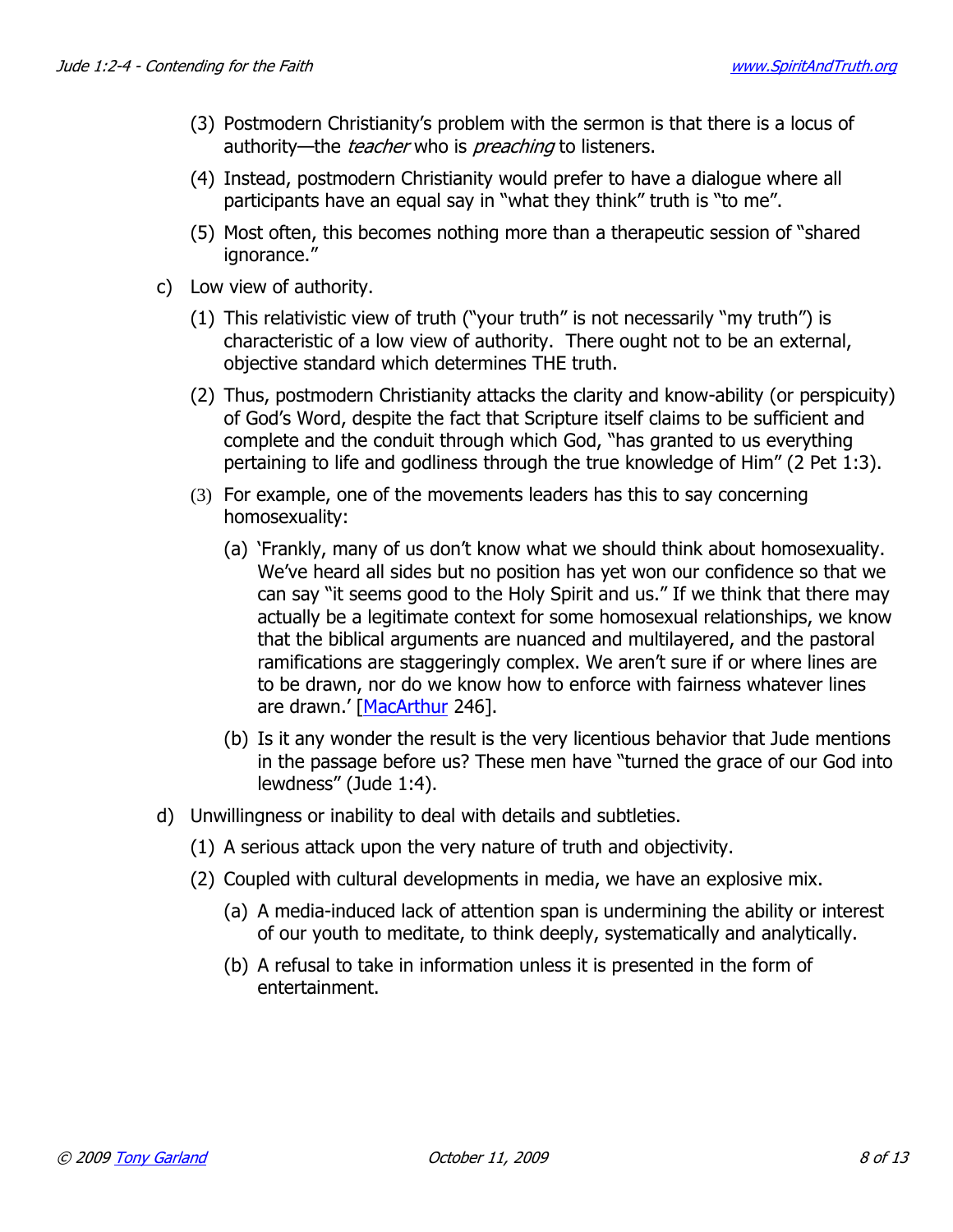- i) But entertainment can never communicate important subtleties.
- ii) Almost all attacks upon the faith originating from within begin as subtle departures from the teaching of Scripture.
- e) "Emergent" in its desire to "emerge" or move away from traditional, Biblical expressions of the Church.
	- (1) Church must follow, or chase after, the culture
		- 'At the heart of the "movement"—or as some of its leaders prefer to call it, the "conversation"—lies the conviction that changes in the culture signal that a new church is "emerging." Christian leaders must therefore adapt to this emerging church. Those who fail to do so are blind to the cultural accretions that hide the gospel behind forms of thought and modes of expression that no longer communicate with the new generation, the emerging generation.' [MacArthur 142].
	- (2) Doing everything possible to 'remake' church into something that might not be recognizable as such. Much of this transformation involves substitution of new terminology purposefully intended to distance the movement from the historic church.
		- (a) "The service" is now a "gathering."
		- (b) A "sermon" has been replaced by a "conversation."
		- (c) There is no "teacher," only a "facilitator."
		- (d) Nobody ever arrives at knowable "truth." Instead, we are all on a perpetual "journey."
- f) Jesus vs. His Church
	- (1) One of the most disturbing trends of this movement is an attempt to distance Jesus from Biblical, historical expressions of the Church.
		- (a) You can "love Jesus" while hating the Church.
		- (b) The emphasis is on the individual, "me and Jesus" and the institution of the Church—even in its valid Biblical expressions—is unimportant.
		- (c) The notion that the Holy Spirit has failed to convey the truths of how the Church should conduct itself and express itself within the world for the past 2,000 years is extremely arrogant.
		- (d) The idea that modern Christianity has grossly misrepresented Jesus and failed to understand the gospel message and mandate is a common theme among the writings of the Emergent Church with titles such as: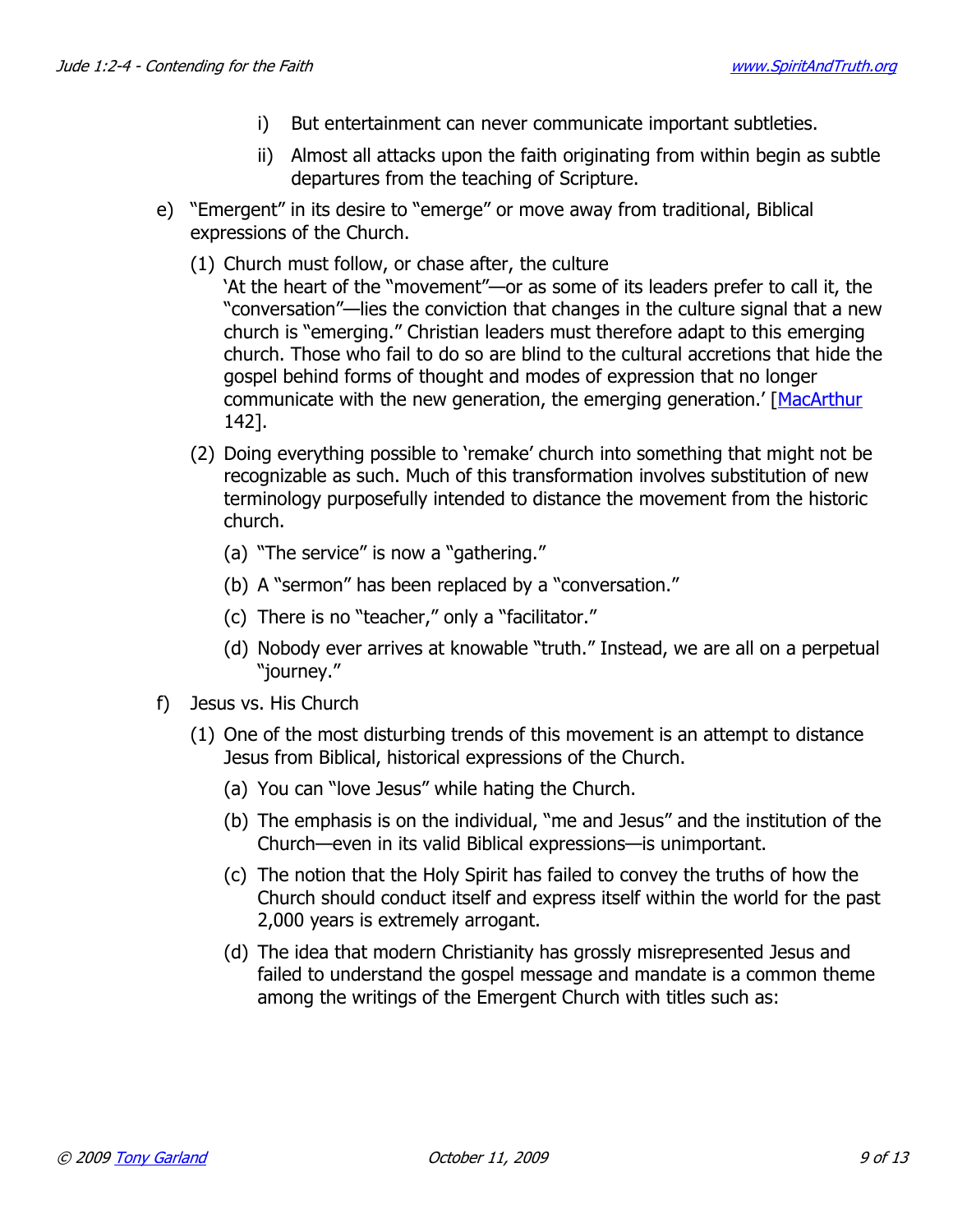- i) "The Secret Message of Jesus"
- ii) "Finding our way Again The Return of Ancient Practices"
- iii) "Re-imagining Church"
- (e) The assumption is that the culture isn't offended by *Jesus*, but by the Church which is a misrepresentation of what He taught.
	- i) In its desire to be embraced by the culture, the Emergent Church is ready to malign the Bride of Christ in order to win favor with those who have rejected orthodox Biblical Christianity.
- g) Emerging from Orthodox Christianity
	- (1) While some of the motivations behind the Emergent Church are sincere and even could be said to be good, the result is a new movement which is emerging from orthodoxy to heterodoxy—outside the confines of the established historical teachings of the true Church.

## **IV. The Causes of Departure**

- A. The causes of departure from "the faith" as it was "once delivered to the saints" are varied. Yet some common elements can be identified in all the historic aberrations we've surveyed.
- B. Innovation
	- 1. Refusal to accept Scriptural teaching especially where Scriptural revelation supersedes man's limited intellect.
		- a) Many a heresy has been spawned from the insistence that teachings that exist in tension within the Scriptures be reduced to a level of "logical consistency" from a human point of view. 5
	- 2. Desire to gain a following.
		- a) **Acts 20:29-30** "For I know this, that after my departure savage wolves will come in among you, not sparing the flock. Also from among yourselves men will rise up, speaking perverse things, to draw away the disciples after themselves."
	- 3. Egotistical belief that others before us couldn't see what we see.
		- a) **Jude 1:3** Beloved, while I was very diligent to write to you concerning our common salvation, I found it necessary to write to you exhorting you to contend earnestly for the faith which was once for all delivered to the saints.
			- (1) "We are waiters, not chefs. We don't cook the meal. We get it to the table without messing it up." – John MacArthur.

-5

<sup>&</sup>quot;In a sense, the first heretics were the more sophisticated and intellectual Christians." [Brown 27].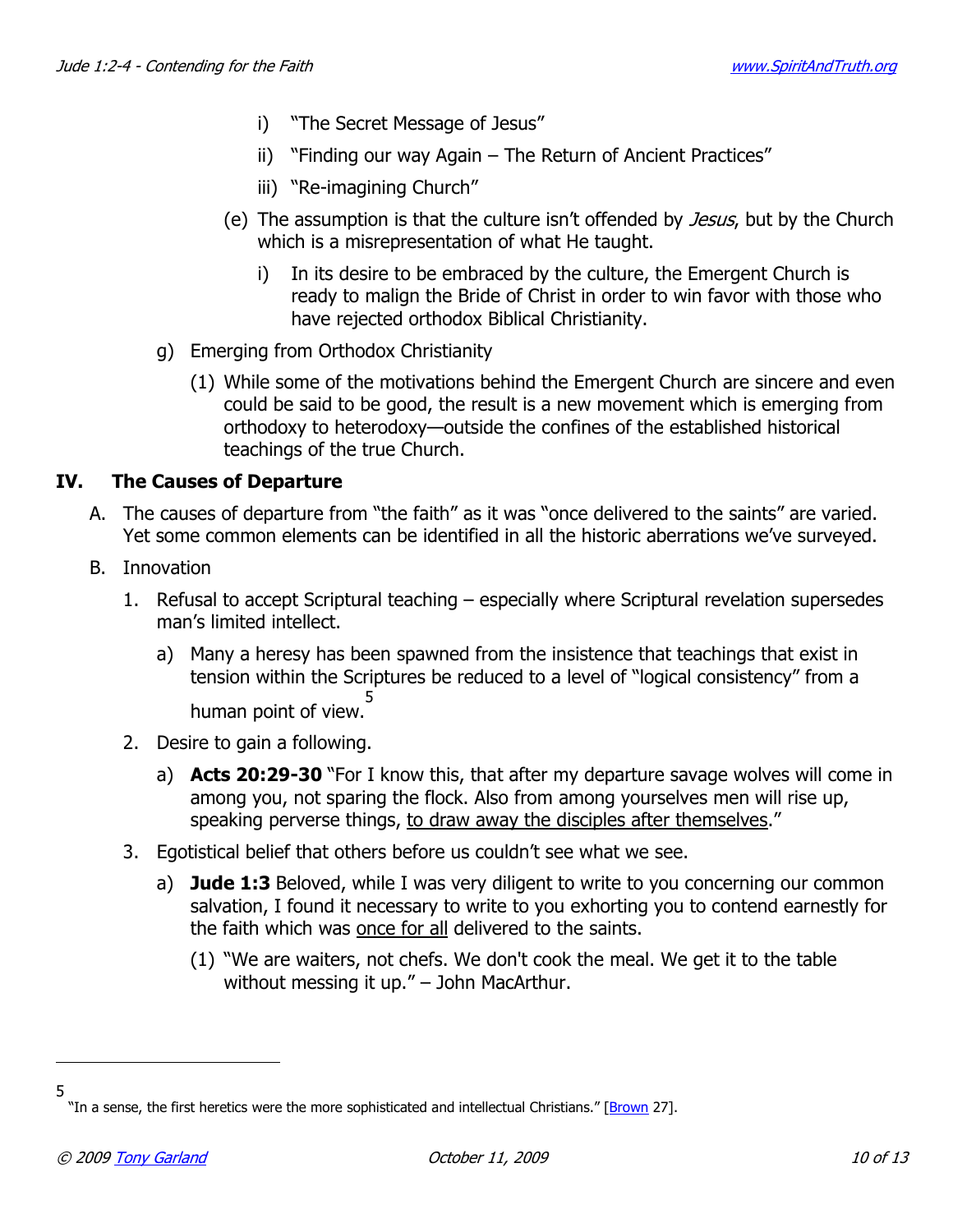- C. Gifting without character.
	- 1. It is not enough for a pastor or teacher to have the gift of teaching. He must also be found to be faithful.
		- a) **2 Timothy 2:2** And the things that you have heard from me among many witnesses, commit these to faithful men who will be able to teach others also.
		- b) There are many who have the gift of teaching. But gifting with character is what we are to be endorsing.
	- 2. Able to save self and others
		- a) **1 Timothy 4:13** Till I come, give attention to reading, to exhortation, to doctrine.
		- b) **1 Timothy 4:16** Take heed to yourself and to the *doctrine*. Continue in them, for in doing this you will save both yourself and those who hear you.
		- c) **Titus 1:7-9** [For an overseer must . . . hold] fast the faithful word as he has been taught, that he may be able, by sound doctrine, both to exhort and convict those who contradict.
- D. Seeds of error are often planted from within.
	- 1. **Jude 1:4** For certain men have crept in unnoticed, who long ago were marked out for this condemnation, ungodly men, who turn the grace of our God into lewdness and deny the only Lord God and our Lord Jesus Christ.
	- 2. Those who once appeared to be zealous believers often lay the foundation for subsequent departure from orthodoxy.
	- 3. Sincere believers can inadvertently lay the groundwork for subsequent doctrinal departure.
		- a) "In the lives and teachings of the Fathers we find the seed plot of almost all that arose later." [Vos "Ambrose"].
		- b) Students or followers of an original teacher often run with the original minor departure past where the teacher ever would have taken it.
			- (1) A few degrees of error results in an entirely different final destination.
			- (2) They "crept in unnoticed" their errors and motivations were not initially apparent.
			- (3) It is a frequent situation within the history of the Church that teachers and institutions have been placed in the awkward and painful position of having to disavow those who they once trained.
	- 4. Those taught within the Church, but never truly grounded or converted who maintain a simmering opposition to orthodoxy, express their frustration by embracing new doctrinal teachings and understandings.
		- a) Rather than leaving Christianity (which would serve the Church well), these remain on the fringes to pollute from within.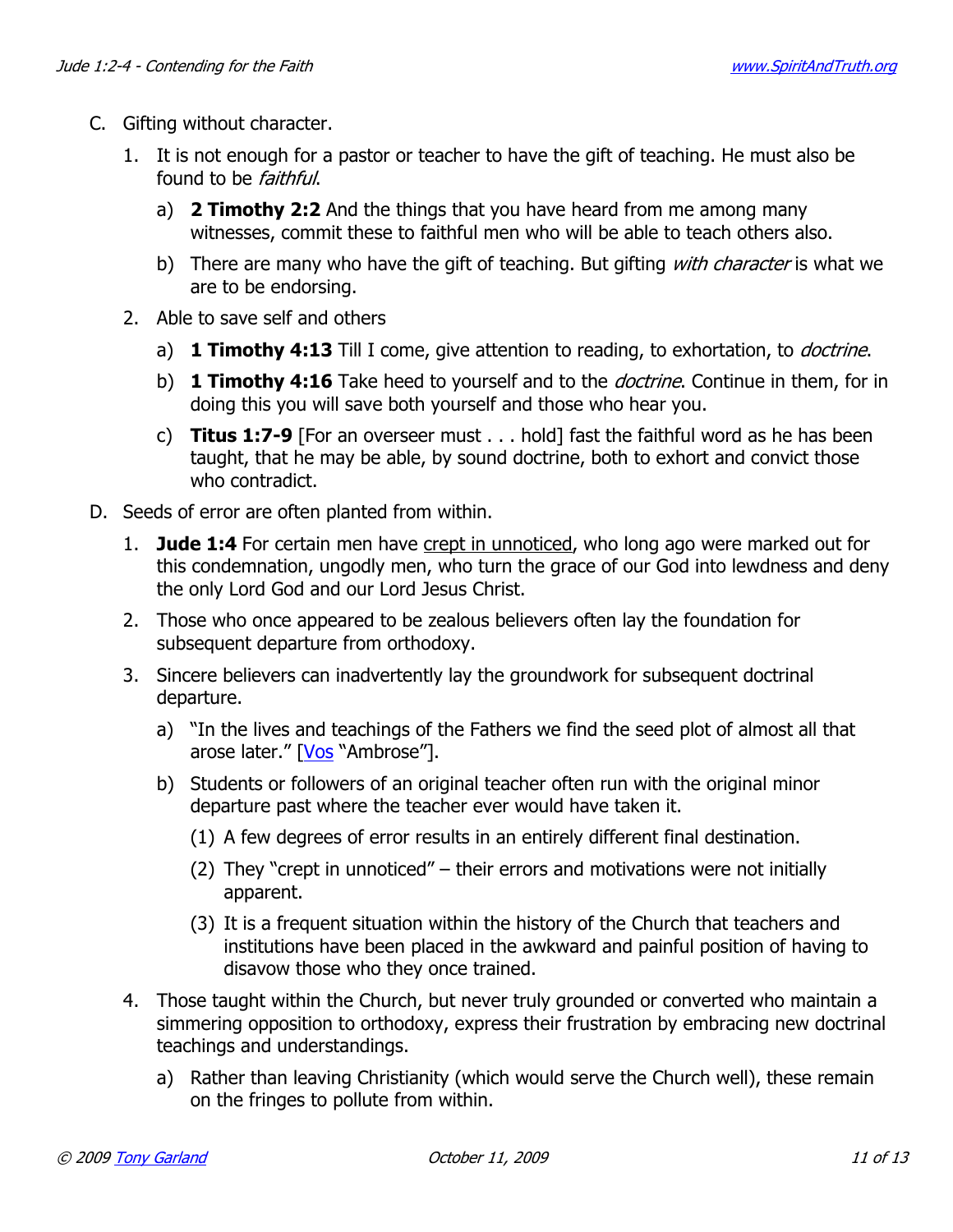- b) Pastor's sons.
- E. Demonic influence.
	- 1. **1 Timothy 4:1** Now the Spirit expressly says that in latter times some will depart from the faith, giving heed to deceiving spirits and doctrines of demons. . .
	- 2. Satan and his unclean spirits are continually at war attempting to destroy God's Word with a three-fold strategy:
		- a) Remove access to the Scriptures.
		- b) Undermine the authority of the Scriptures (unreliable).
		- c) Undermine the correct interpretation and understanding of the Scriptures.
- F. Failure to endure sound doctrine
	- 1. Speaking smooth things grow a larger church.
	- 2. **Isaiah 30:9-10** That this is a rebellious people, Lying children, Children who will not hear the law of the LORD; Who say to the seers, "Do not see," And to the prophets, "Do not prophesy to us right things; Speak to us smooth things, prophesy deceits.
	- 3. **Jeremiah 5:30-31** "An astonishing and horrible thing Has been committed in the land: The prophets prophesy falsely, And the priests rule by their *own* power; And My people love to have it so. But what will you do in the end?
	- 4. **2 Timothy 4:3** For the time will come when they will not endure sound doctrine, but according to their own desires, *because* they have itching ears, they will heap up for themselves teachers;
		- a) This is the essential error of the Seeker Friendly movement which led to the Emergent Church movement: an overt desire to elevate currying favor with the culture over the hard immutable truths found within Scripture.

### **V. Who Will Carry the Doctrinal Torch for the Next Generation?**

- A. **Acts 2:42** And they continued steadfastly in the apostles' doctrine and fellowship, in the breaking of bread, and in prayers.
- B. How different this is from many modern fellowships! The first priority of the early Church was doctrine – the teaching of God's truth. The "worship service" is not even mentioned!
- C. This generation needs young men and women who are serious about God, who have the necessary zeal and consistency to undertake the hard work necessary to master the subtleties found in God's Word, and who know what humility is so as to remain faithful to their calling, to God, and to His people. May we watch for them as the Holy Spirit raises them up and help prepare them for service when we are no longer here to carry the torch!

### **VI. Pray**

### **VII. Bibliography**